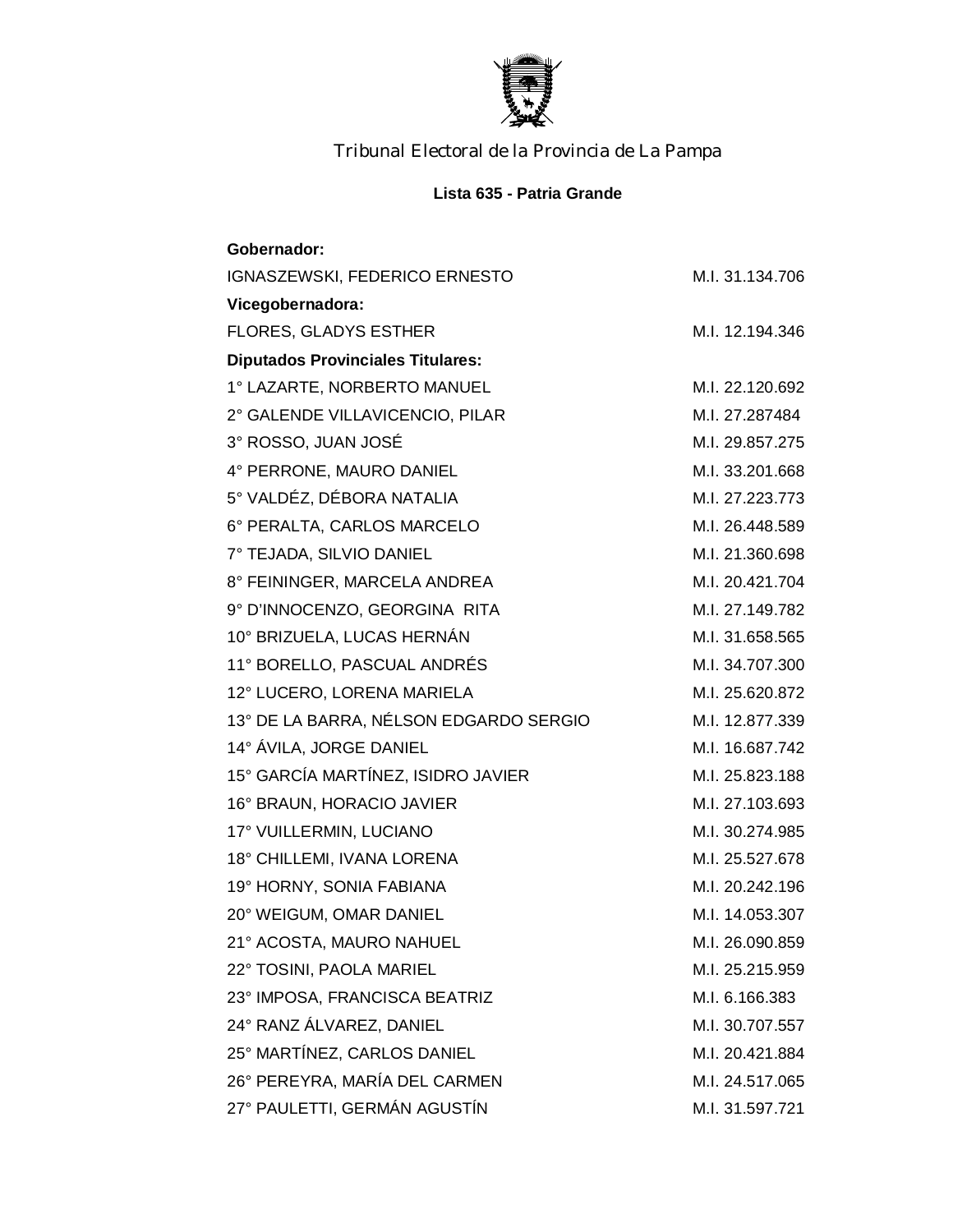

*Tribunal Electoral de la Provincia de La Pampa*

## **SANTA ROSA**

## **Intendente:**

| ALFAGEME, MARIANO RENÉ            | M.I. 32.046.871 |
|-----------------------------------|-----------------|
| <b>Concejales Titulares:</b>      |                 |
| 1° ACOSTA, CLAUDIO ALEJANDRO      | M.I. 23.186.987 |
| 2° REDONDO BURI, YESICA MERCEDES  | M.I. 31.482.883 |
| 3° ALFAGEME BALZA, VALERIA        | M.I. 35.583.017 |
| 4° MORENO, LISANDRO BENJAMÍN      | M.I. 38.038.785 |
| 5° ARMANINI, FRANCO GASTÓN        | M.I. 33.526.730 |
| 6° MERCADO, LAURA SILVINA         | M.I. 29.585.530 |
| 7° OLGUÍN, ADOLFO GABRIEL         | M.I. 11.462.198 |
| 8° GRACIA, MIRTA SUSANA           | M.I. 10.322.447 |
| 9° PESCARA, JORGE OMAR            | M.I. 14.671.960 |
| 10° DIEGUEZ, VÍCTOR DARÍO         | M.I. 20.106.557 |
| 11° GALVÁN JUAREZ, MATÍAS GABRIEL | M.I. 27.491.793 |
| 12º PEREYRA, JOSÉ LUIS            | M.I. 11.699.716 |
| <b>Concejales Suplentes:</b>      |                 |
| 1° TALMÓN, PILAR                  | M.I. 33.043.907 |
| 2º MIRANDA, NICOLÁS HILARIO       | M.I. 23.186.042 |
| 3° ROMANO, ANABELLA ELSA          | M.I. 39.931.837 |
| 4° PAULETTI, LEONARDO ISAÍAS      | M.I. 30.778.830 |
| 5° GARCÍA, JUAN JOSÉ              | M.I. 27.103.215 |
| 6° SOTELO, ROY DANIEL             | M.I. 27.796.718 |
| 7° MERCADO, REBECA ALEJANDRA      | M.I. 34.069.397 |
| 8° HOLLMAN, ADRIANA BEATRIZ       | M.I. 36.284.642 |
| Juez de Paz Titular:              |                 |
| CAPPELLO, ARMANDO ALFREDO         | M.I. 7.359.891  |
| <b>Jueces de Paz Suplentes:</b>   |                 |
| 1° GONZÁLEZ, AYLÉN ROCÍO          | M.I. 35.096.887 |
| 2° LINO, PABLO NAHUEL MARCIAL     | M.I. 17.730.539 |

**GENERAL PICO**